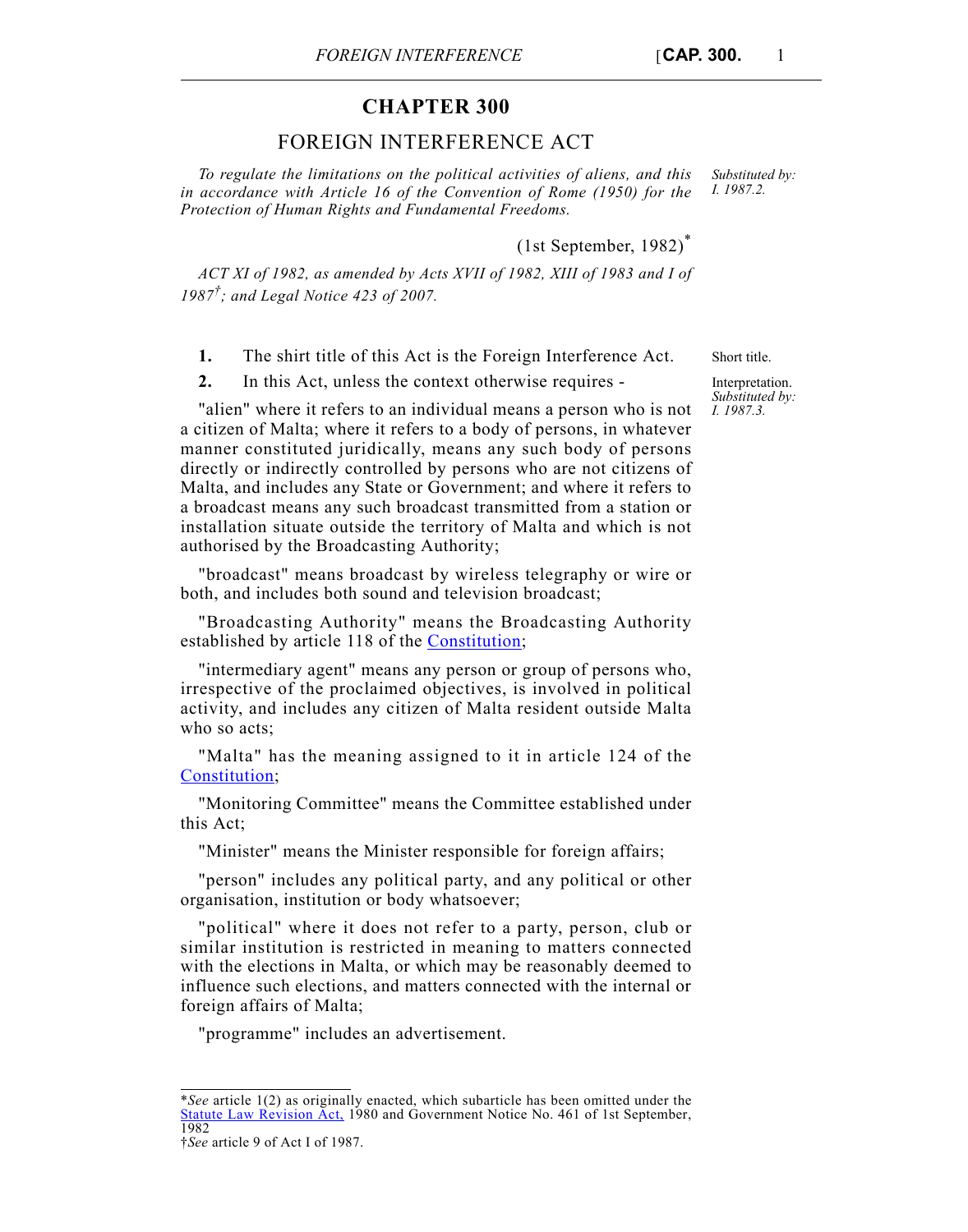Restricted activities. *Amended by: XVII.1982.2. Substituted by: I.1987.4.*

**3.** (1) Subject to the provisions of this Act, it shall not be lawful for an alien to perform, do, hold, take part in, aid or abet, or allow, any restricted activity in Malta.

- (2) For the purposes of this Act, "a restricted activity" means
	- (*a*) any activity, or participation in any activity, of a political nature or having a political purpose at any time during the period commencing nine months prior to the date on which Parliament would, unless sooner dissolved, stand dissolved by virtue of article 76(2) of the Constitution and the date of the publication of the results of an election, or at any time between the dissolution of Parliament according to article 76(1) of the Constitution and the date of the publication of the results of an election;
	- (*b*) the provision at any time to or for the benefit of a political party, person, club or similar institution, whether directly or through an intermediary agent, of any money, equipment or other material, by way of gift or otherwise not against equivalent valuable consideration, excluding books and other publications intended for sale or distribution not exclusively or mainly for Malta, unless such provision is authorised by the Monitoring Committee in accordance with this Act:

 Provided that nothing in this subarticle shall be deemed to include anything which, taking into account the value and any other circumstances, may be reasonably considered as a *bona fide* gift of no political significance.

(3) An activity as defined in subarticle (2)(a) shall not be a restricted activity at any time other than that mentioned in the same paragraph, provided that the person intending to hold or organising such an activity notifies in writing five days in advance the Secretary of the Monitoring Committee established under this Act, but the Secretary may in urgent cases accept, in his discretion, notification at a shorter notice.

(4) Nothing in this article shall be construed as affecting normal diplomatic activities.

(5) Nothing in this article shall apply to any activity organised by an international organisation of which the State of Malta is a member, subject however to the condition that if it is a political activity, this is not organised by a particular political group within any such organisation.

**4.** (1) Where an alien programme of a political nature broadcast from any place outside Malta is received in Malta and, by reason of the language used or of the contents of the programme, such broadcast may reasonably be deemed to be intended to be received primarily in Malta, it shall not be lawful for any person who is a citizen of Malta or who is ordinarily resident in Malta, whether in his own behalf or in behalf or for account of any other

Broadcasting received in Malta. *Amended by: I. 1987.5.*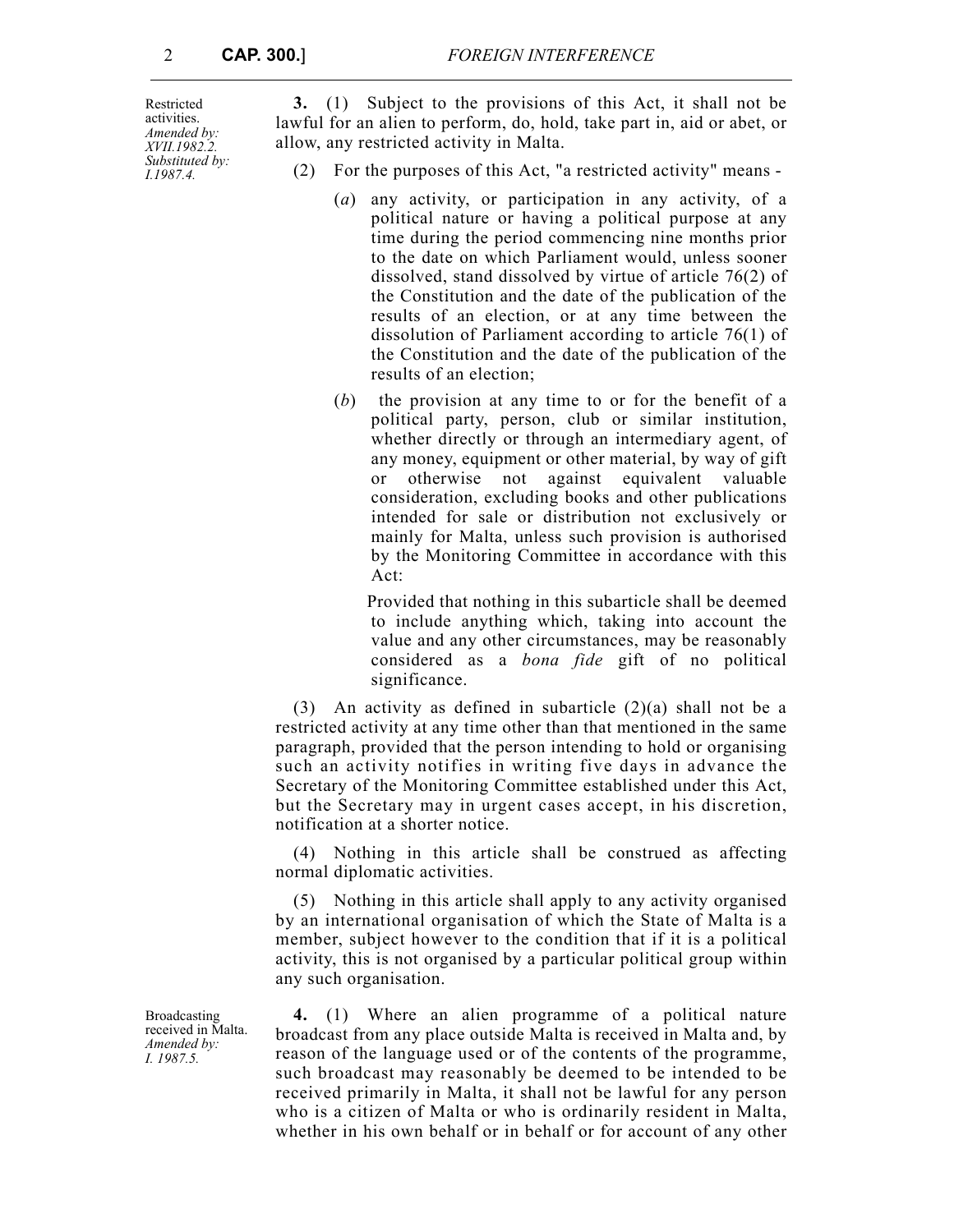person, to participate in any such broadcast or in any manner to aid or abet the making of such broadcast, or to do anything which may directly or indirectly be of assistance or encouragement to such broadcast or to its reception in Malta, and in particular, but without prejudice to the generality of the foregoing, to publish the times or other details of any such broadcast.

(2) For the purposes of this article a person whose actions or voice appear or are reproduced on any programme broadcast as aforesaid, except where such person is merely a spectator, shall be deemed to have participated therein unless he proves that the programme was recorded without his knowledge or that the programme was recorded or broadcast against his express instructions.

(3) For the purposes of this article but without prejudice to the generality of subarticle (1), a person who advertises, or invites or encourages others to advertise any goods, service or other matter on a broadcasting station from which programmes are broadcast in contravention of subarticle (1), shall be deemed to have participated in such broadcast.

(4) The provisions of this article shall not apply if the broadcast is made with the written permission or concurrence of the Broadcasting Authority, given in observance of its functions under the Constitution as if such broadcasting originated in Malta, and in strict compliance with any condition, limitation or restriction to which such permission or concurrence may have been subjected.

**5.** (1) Any alien, and any other person who aids or abets any such alien, and any intermediary agent, acting in contravention of, or failing to comply with, any of the provisions of the foregoing articles, or who does anything which is not lawful thereunder shall be guilty of an offence against this Act and for each such offence shall be liable, upon a first conviction, to a fine (*multa*) not exceeding two thousand and three hundred and twenty-nine euro and thirty-seven cents (2,329.37), upon a second conviction to a fine (*multa*) of not less than two thousand and three hundred and twenty-nine euro and thirty-seven cents (2,329.37) and not exceeding eleven thousand and six hundred and forty-six euro and eighty-seven cents (11,646.87) and upon a third or subsequent conviction, to imprisonment for a term not exceeding six months and to a fine (*multa*) not exceeding eleven thousand and six hundred and forty-six euro and eighty-seven cents (11,646.87), and, in the case of a continuing offence upon any conviction, to an additional fine (*multa*) not exceeding two hundred and thirty-two euro and ninety-four cents (232.94) for each day during which the offence has continued.

(2) Without prejudice to the provisions of any other law relating to forfeiture, any funds, equipment or other movable thing whatsoever, whether of the same kind or not, kept or used for or in connection with any restricted activity or broadcast held in contravention of any of the provisions of this Act, shall be forfeited in favour of the Government, and such forfeiture shall be ordered by the court in any case and whether or not such funds, equipment

Penalties. *Amended by: XIII. 1983.5; I. 1987.6; L.N. 423 of 2007.*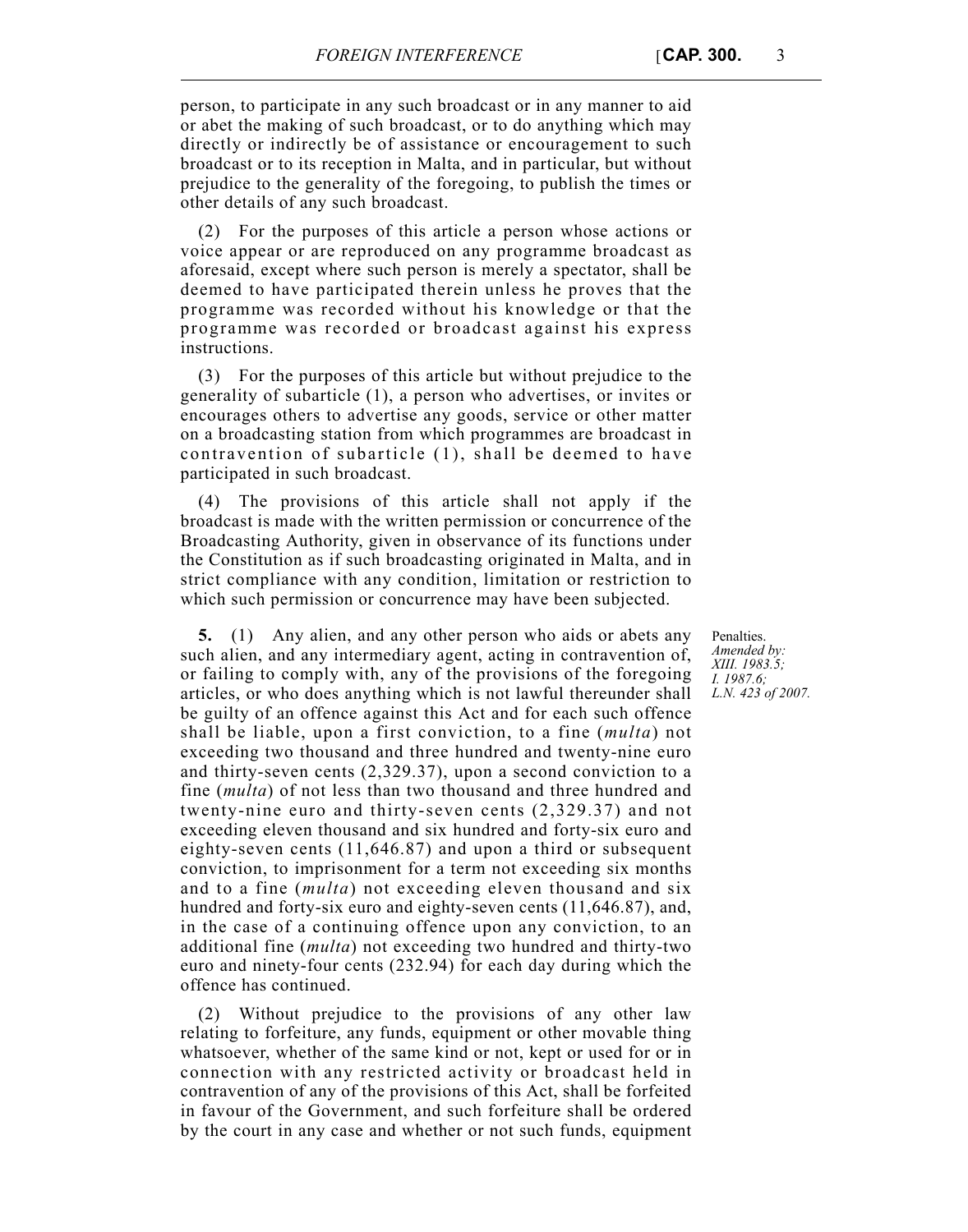or other thing are the property of, or are kept or used by, the person convicted or are the property or are used or kept by any other person whatsoever.

(3) For the purposes of article 56 of the Constitution "foreign interference" means any offence against any of the foregoing provisions of this Act:

Provided that in the case of an alien broadcast, no such foreign interference shall be deemed to subsist if the person or the political party, in whose favour or to whose benefit such a broadcast is made or intended to be made, proves that he, or the political party, as the case may be, did not make such broadcast or in any way aid or abet prior to, during, or after the transmission, any person in such broadcast.

**6.** (1) For the purposes of article 3, there shall be a Committee, to be known as the "Monitoring Committee", which shall consist of the Minister, and two members who shall be members of Parliament and of whom one shall be designated by the Prime Minister and the other by the Leader of the Opposition.

(2) Such designated members shall remain members of the Committee notwithstanding that Parliament may stand dissolved, and this until new members are appointed in their stead.

(3) The Clerk of the House of Representatives shall be the Secretary of the Committee.

(4) The Committee shall have the functions assigned to it by this Act.

(5) The Committee shall not authorise the receipt of any money, equipment or other material by any political party unless it is appropriately balanced by similar or equivalent contribution to the other political parties, taking into account the size of their representation in Parliament, and the decision shall be taken by a unanimous vote.

(6) The Committee may act notwithstanding any vacancy in its membership, but shall not act unless there are at least two members in office and at least two members are present at the meeting at which the decision is taken.

(7) Subject to the foregoing provisions of this article the Committee may regulate its own procedure.

(8) The Minister shall by not later than the first sitting of Parliament after the 15th January of each year lay on the Table of the House a report showing every authorisation given by the Monitoring Committee in accordance with the provisions of this Act during the preceding year.

**7.** The Minister may make regulations -

- (*a*) to prescribe the form to be used for the purposes of this Act and any other matter that may be prescribed under this Act;
- (*b*) generally for the better carrying out of any of the

Monitoring Committee. *Amended by: XIII. 1983.4,5. Substituted by: I. 1987.7.*

Power to make regulations. *Amended by: I. 1987.8.*